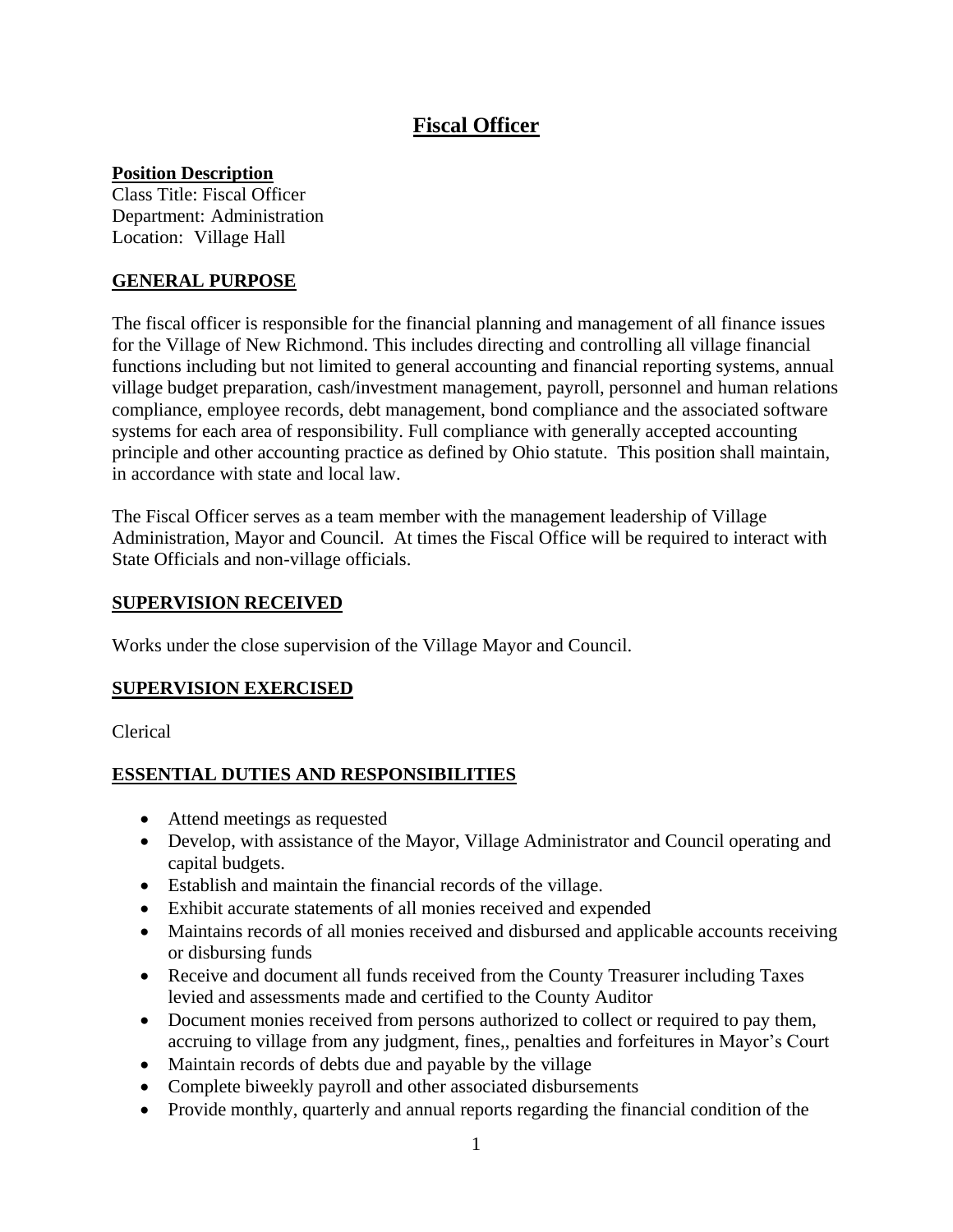village to the Mayor, Council, and Department Heads

- Serve as payroll administrator for the village, issuing payroll as appropriate and maintaining all associated records of hours charged or paid including associated disbursements such as pensions and other benefits
- Manage all accounts payable and receivable processes to ensure the proper payment of all invoices
- Any and all other duties nod functions as provided by the laws of the State of Ohio and well as other ordinance and resolutions enacted by the Council of the Village of New Richmond

# **DESIRED MINIMUM QUALIFICATIONS**

Education and Experience:

- (A) Graduation from high school or GED equivalent with course work in accounting/bookkeeping.
- (B) Knowledge of UAN account system desired
- (C) Background with various software

### **TOOLS AND EQUIPMENT USED**

Personal computer system, including word processing and specialized court software: calculator; typewriter; phone; copy and fax machine.

### **PHYSICAL DEMANDS**

The physical demands described here are representative of those that must be met by an employee to successfully perform the essential functions of this job. Reasonable accommodations may be made to enable individuals with disabilities to perform the essential functions.

While performing the duties of this job, the employee is frequently required to sit and talk or hear. The employee is occasionally required to walk; use hands to finger, handle, feel or operate objects, tools, or controls; and reach with hands and arms.

The employee must occasionally lift and/or move up to 25 pounds. Specific vision abilities required by this job include close vision and the ability to adjust focus.

### **WORK ENVIRONMENT**

The work environment characteristics described here are representative of those an employee encounters while performing the essential functions of this job. Reasonable accommodations may be made to enable individuals with disabilities to perform the essential functions.

The noise level in the work environment is usually quiet.